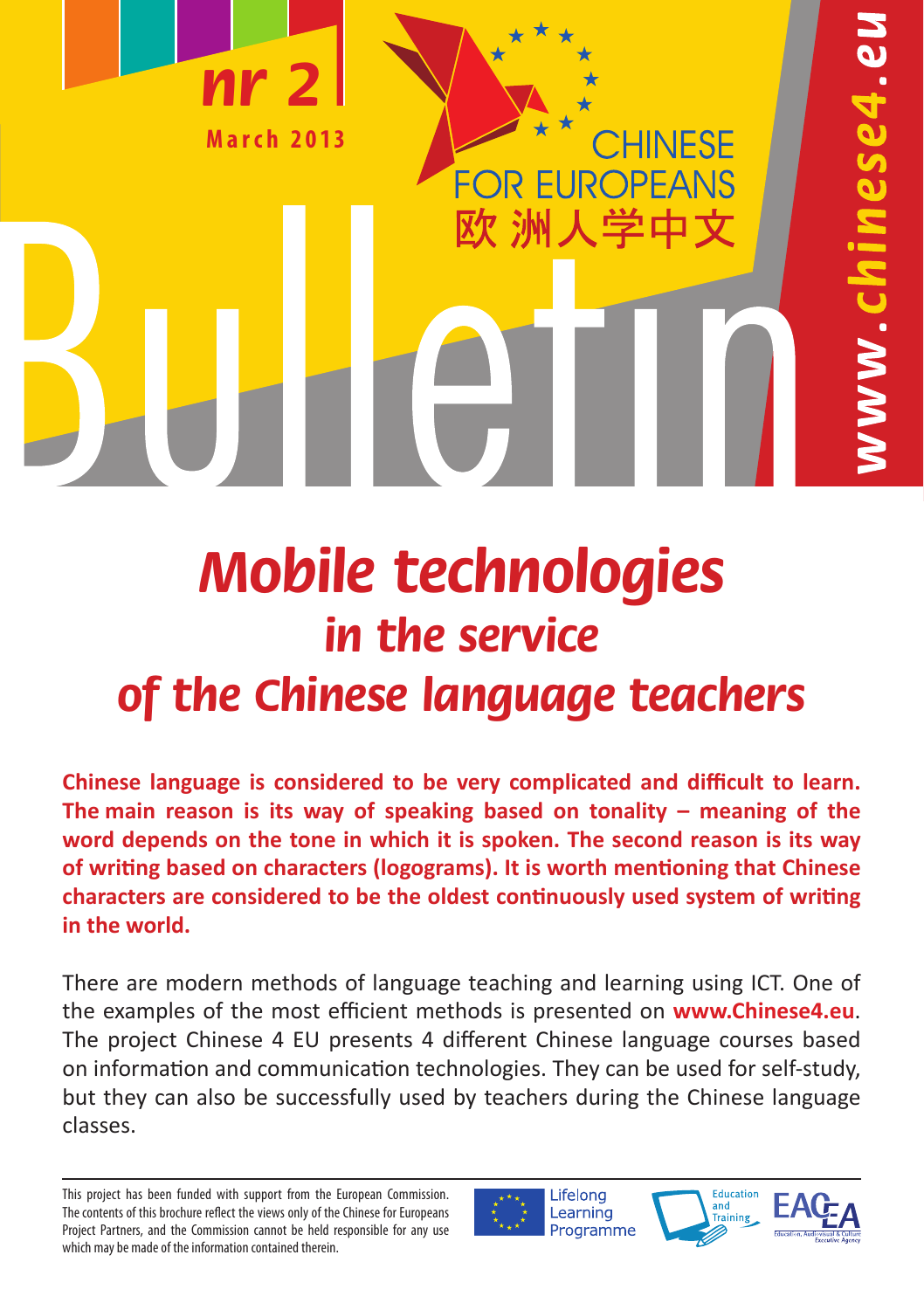

Research indicates that a specific technology has to be used to a specific **area of language learning and it has to be also adapted to the needs of the target group (students). The use of Chinese4.eu within Chinese language classes allows a teacher to adjust the ICT tools to meet the needs of the au**dience (different students group).

Platform "Chinese4.eu" is based on innovative methods of mobile learning. M-learning is a response to the needs of those who have little time to learn and they must take advantage of every free moment. The advantage of the application on mobile devices is that it can be used anytime  $(24/7)$  and anywhere. Nowadays with usage of latest ICT achievements mobile phone, laptop or tablet can replace the phrasebooks or even small dictionaries.

**M-learning is assumed that it is not the only tool to learn Chinese. It should be used mainly in order to increase the att racti veness of courses and to encourage students to further study.**

The whole system of exercises, dialogues, dictionaries and tests available at C4EU is designed for use with mobile tools. Mobile devices provide language teachers and students with many attractive options that allow the use of a completely new and effective method of learning. Mobile technology has great potential, the use of which is limited only by creativity of software developers and teachers' openness to innovative teaching methods.

It is worth mentioning that most of the students, especially the younger ones, are able to acquire knowledge using various sources and tools simultaneously. Education through mobile devices is not a problem for students, but an interesting opportunity for self-learning education process accompanied by teacher.

**The increasing popularity of Web services among mobile users makes the educati onal material of "Chinese4.eu" project available virtually anywhere, anyti me (24/7).**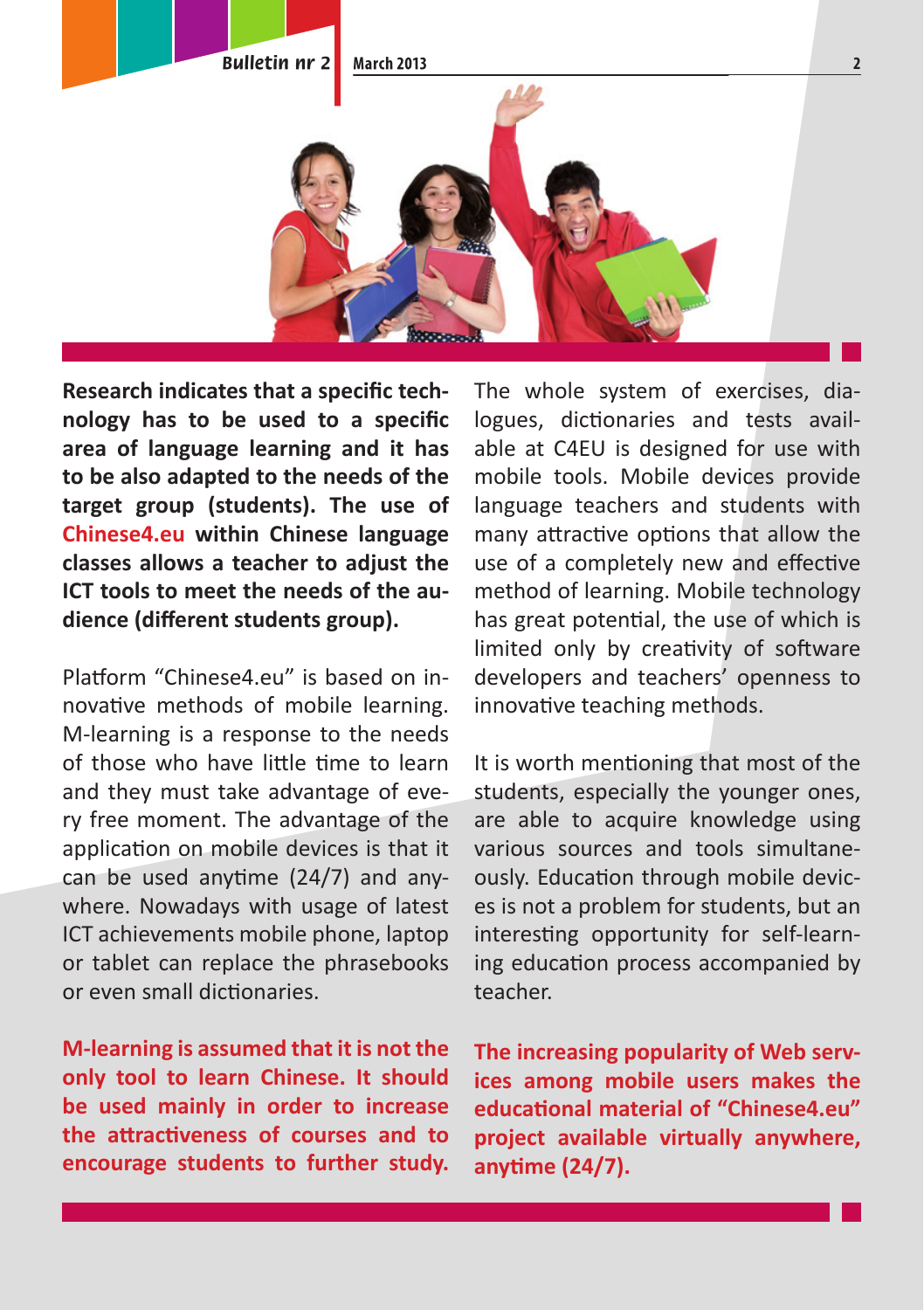**Bulletin nr 2 March 2013** 3

C4EU platform has compiled mobile learning with micro learning. Micro learning is based on the assumption that the work on the new material should not exceed 5 minutes and include only the most important issues. It consists of 3 traditional parts: a brief introduction, presenting appropriate material and identifying the content that should be learned. For teachers, it is the perfect base to prepare classes or to use Chinese4eu as additional material for their students.

It is now an established fact that the repetition of words and phrases in certain intervals is more effective than repeating them continuously. Chinese4. eu gives the feasibility of this type of  $learning - offers interface the language$ courses on a mobile devices (phones, tablets, etc) and e-mails. Such learning process involves frequent delivery of a few e-mails. Its frequency is tailored to the needs of the learner and the teacher. One mail consists of 2-3 short phrases or expressions, the most important words with translation and explanation within cultural context accompanied with the audio files.

We want to encourage all teachers to use the project Chinese 4 Europeans during their lessons. Due to this fact we have prepared the PDF publication "Chinese is Easy – a manual for teachers". This publication can be downloaded free of charge from our website:



## **www.Chinese4.eu**

**We would also like to inform that the whole project with its all products is available for free for both teachers and students. Don't waste your time and check as on-line.**